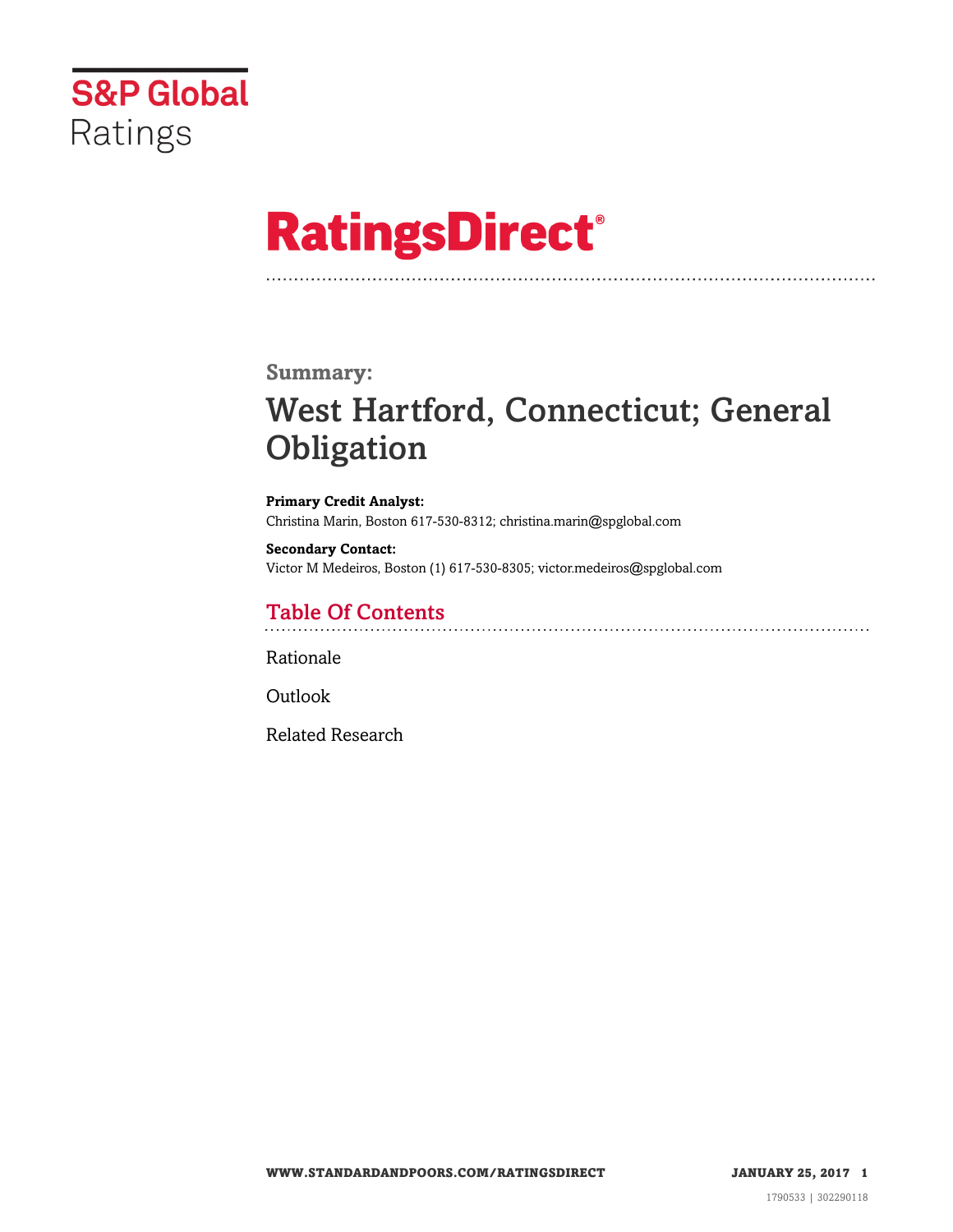### **Summary:**

# West Hartford, Connecticut; General Obligation

| <b>Credit Profile</b>                                             |            |          |
|-------------------------------------------------------------------|------------|----------|
| US\$17.0 mil GO bnds ser 2017A dtd 02/16/2017 due 01/15/2032      |            |          |
| Long Term Rating                                                  | AAA/Stable | New      |
| West Hartford Twn GO                                              |            |          |
| Long Term Rating                                                  | AAA/Stable | Affirmed |
| West Hartford Twn GO bnds ser 2016A dtd 02/11/2016 due 01/15/2031 |            |          |
| Long Term Rating                                                  | AAA/Stable | Affirmed |

# <span id="page-1-0"></span>Rationale

S&P Global Ratings assigned its 'AAA' long-term rating and stable outlook to the Town of West Hartford, Conn.'s series 2017A general obligation (GO) bonds. At the same time, S&P Global Ratings affirmed its 'AAA' rating on the town's GO debt outstanding. The outlook is stable.

A pledge of the town's full faith and credit secures the bonds. We understand West Hartford will use bond proceeds for road improvements, upgrades to town buildings, and a radio system replacement, among other capital projects.

West Hartford's GO bonds are eligible to be rated above the sovereign because we believe the town can maintain better credit characteristics than the U.S. in a stress scenario. Under our criteria "Ratings Above The Sovereign: Corporate And Government Ratings—Methodology And Assumptions" (published Nov. 19, 2013, on RatingsDirect), the town has a predominately locally derived revenue source, with 89% of general fund revenue derived from property taxes with independent taxing authority and independent treasury management from the federal government.

The rating reflects our assessment of the following factors for the town:

- Very strong economy, with access to a broad and diverse metropolitan statistical area (MSA);
- Very strong management, with "strong" financial policies and practices under our financial management assessment (FMA) methodology;
- Strong budgetary performance, with balanced operating results in the general fund and a slight operating surplus at the total governmental fund level in fiscal 2016;
- Strong budgetary flexibility, with an available fund balance in fiscal 2016 of 14.6% of operating expenditures;
- Very strong liquidity, with total government available cash at 20.3% of total governmental fund expenditures and 3.3x governmental debt service, and access to external liquidity we consider strong;
- Strong debt and contingent liability position, with debt service carrying charges at 6.1% of expenditures and net direct debt that is 46.3% of total governmental fund revenue, as well as rapid amortization, with 82.1% of debt scheduled to be retired in 10 years, but a large pension and other postemployment benefit (OPEB) obligation; and
- Very strong institutional framework score.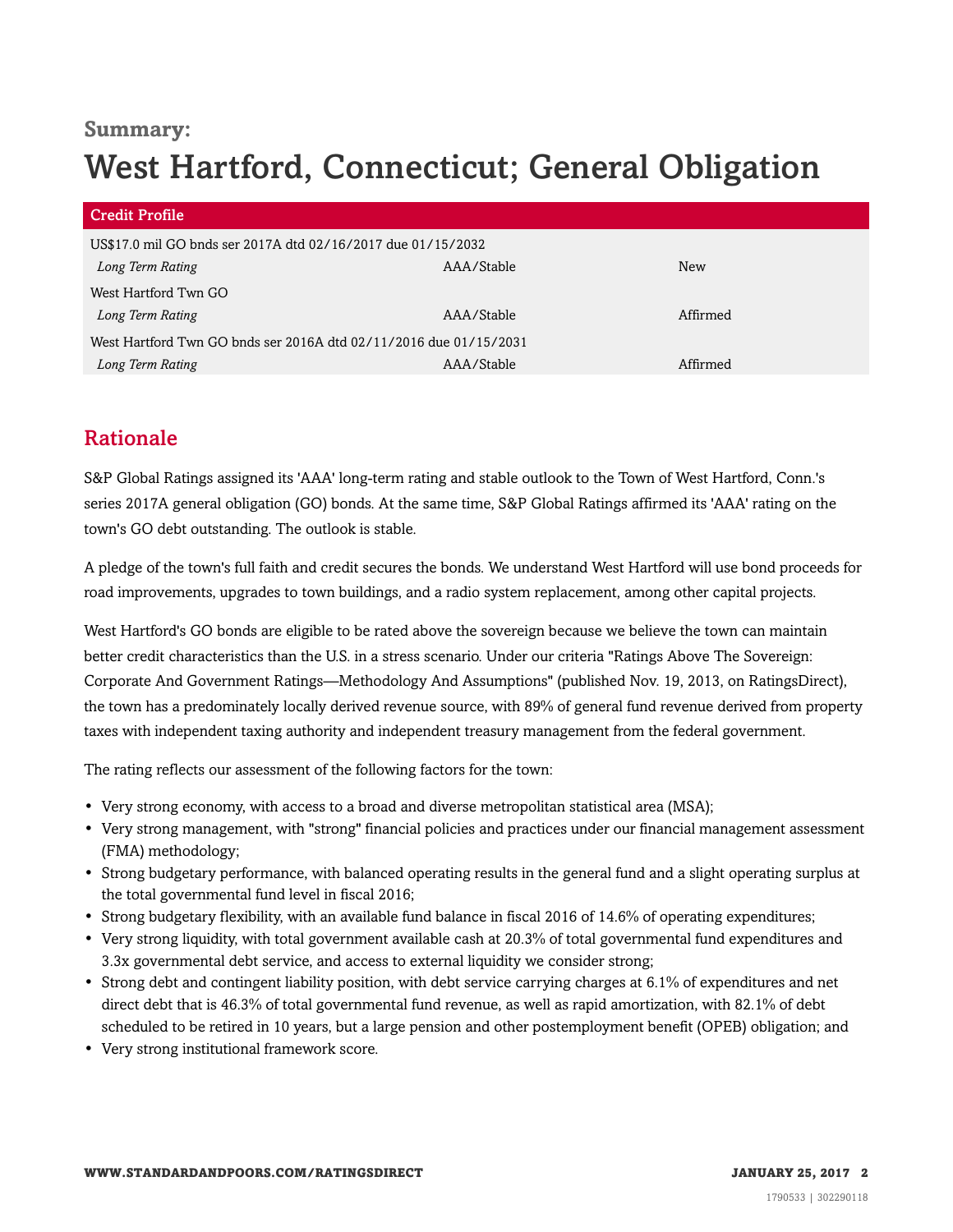#### Very strong economy

We consider West Hartford's economy very strong. The town, with an estimated population of 63,464, is located in Hartford County in the Hartford-West Hartford-East Hartford MSA, which we consider to be broad and diverse. The town has a projected per capita effective buying income of 145% of the national level and per capita market value of \$134,620. Overall, the town's market value grew by 0.6% over the past year to \$8.5 billion in 2017. The county unemployment rate was 5.9% in 2015.

The town is a residential suburb of Hartford that enjoys good access, via Interstate 84, to the region's diverse employment base. Although the tax base is primarily residential, the town does maintain a sizable commercial base and is considered the retail center for the region. The University of Connecticut-Hartford, the town's seventh-largest employer with 386 employees, is planning to close its West Hartford campus in 2017 and consolidate onto its downtown property, thus opening a sizable tract of tax-exempt property for a potential, taxable development. Town officials are not expecting the consolidation to negatively affect the local economy, as the downtown campus is less than five miles away. The town also remains home to the University of St. Joseph and the University of Hartford, which is its largest employer with 2,035 employees. The next largest employers are West Hartford itself with 1,959 employees, the Hospital at Hebrew Health Care (704), and Legrand Products (500). West Hartford continues to experience development activity contributing to tax base growth, with material residential and commercial projects completed in 2016 and a boutique hotel slated to open in 2017. As such, officials are expecting sustained tax base growth in the future as new projects are waiting for approval and building permits are up substantially since 2012. In addition, the town plans to implement a revaluation in fiscal 2018 that is projected to increase residential values further. We do not foresee a weakening of the West Hartford economy in our outlook period.

#### Very strong management

We revised our view of the town's management to "very strong" from "strong" based on the introduction of a reserve policy and more formalized financial forecasting. A financial management assessment of "very strong" indicates that financial practices are strong, well embedded, and likely sustainable.

In our view, town management is conservative in its revenue and expenditure assumptions with regular efforts to determine whether these will deviate from West Hartford's long-term trends. Management regularly monitors budgetary performance, ensuring adjustments are made in a timely manner, and sends budget-to-actual updates to the town council monthly. West Hartford recently introduced a long-term financial forecast, mapping out revenue and expenditures for the next five years. Town officials plan to update the document annually. We believe the town maintains a strong focus on capital planning, as evidenced by its 12-year capital improvement plan, which management reviews yearly, and sets the parameters for debt and nondebt financing of all capital projects. The town has a debt management policy that limits debt service to no more than 10% of the budget and an amortization schedule with no less than 65% of principal being retired over 10 years. West Hartford maintains an independent investment policy that complies with state guidelines but does not report investment performance and holdings to the council regularly. The town also recently introduced a reserve policy that mandates town officials maintain an annual minimum unrestricted fund balance in the general fund of 7.5% of expenditures, and no more than 15%. The policy also states that if funds should fall below 7.5%, the town should take all necessary steps to restore it as soon as practical.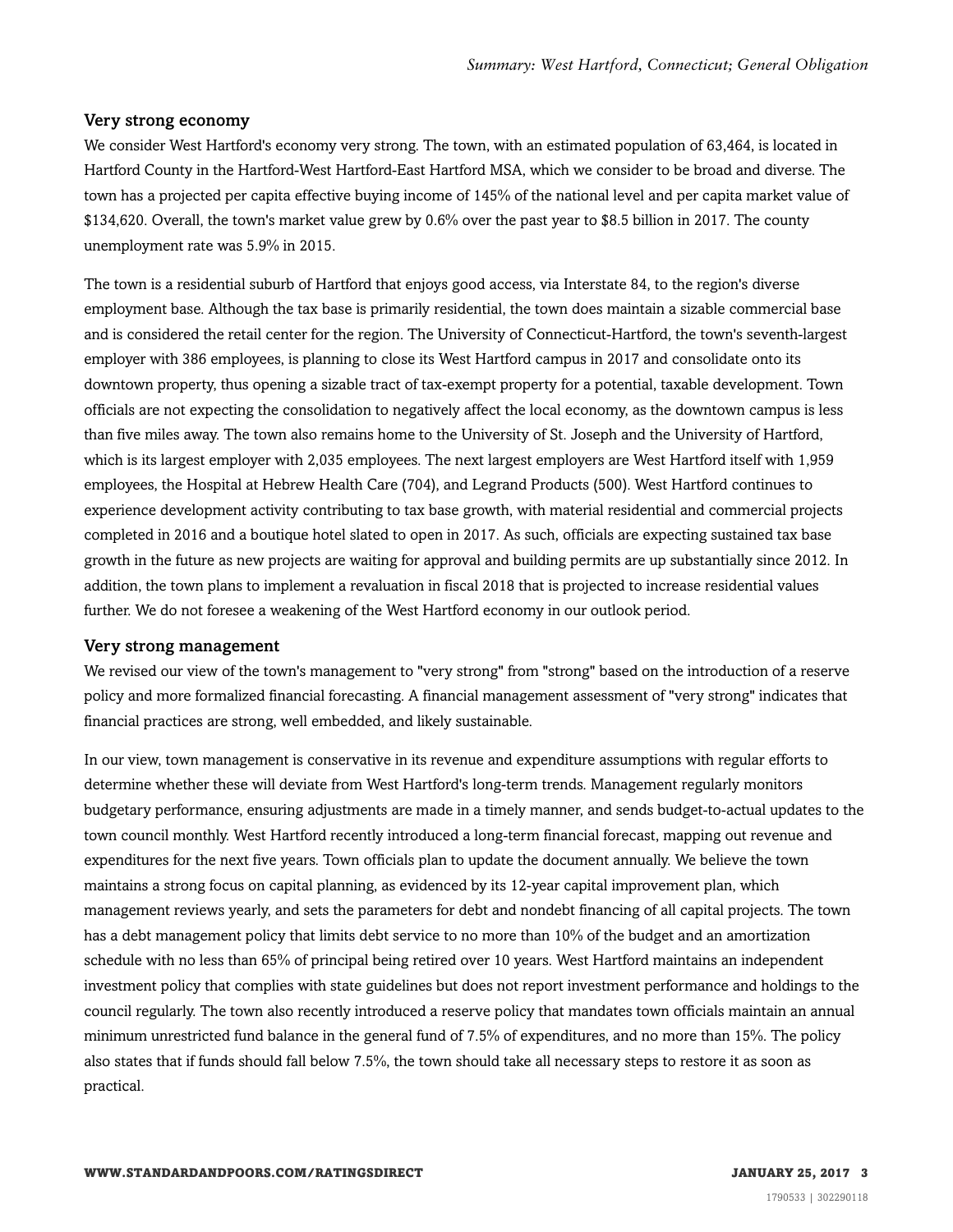#### Strong budgetary performance

West Hartford's budgetary performance is strong in our opinion. We believe the management team has taken proactive measures to protect the budget from any shortfall associated with the midyear cuts to state aid and additional payments required by the Hartford Metropolitan District for water and sewer services. In 2017, the state reduced educational cost sharing by \$400,000 and may make an additional \$430,000 cut to capital aid. Despite these reductions, town officials are forecasting at least balanced results due to conservative budgeting.

If the City of Hartford fails to pay its proportional share of sewer expenses, West Hartford would be liable for an additional \$1.7 million payment in fiscal 2018. Town officials are not intending to tax to make the additional payment, but rather to find savings in their current year budget by postponing discretionary nonrecurring capital spending and making strategic decisions about hiring. Despite budgetary pressures associated with reduced state aid and higher payments for sewer services, we expect our assessment of budgetary performance to remain at least strong based on proactive management and prudent spending.

We use 2016 results as a base year in assessing operating performance. In 2016, the town had balanced operating results in the general fund of 0.2% of expenditures, and slight surplus results across all governmental funds of 0.7%. In our calculation of budgetary performance, we remove one-time capital items in which bond proceeds were received in another year. We do not make an adjustment for one time revenue associated with the Charter Oak School project.

General fund operating results of the town have been stable over the past three years, with a result of 0.3% in 2015 and 0.3% in 2014. The favorable budgetary performance in 2016 is a result of higher-than-expected property tax and state aid revenue. We believe West Hartford maintains a stable and predictable revenue profile with property taxes comprising 82% of general fund revenues. Property tax collections are also strong and stable. State aid accounts for a low 16% of revenues. Service charges and other ancillary revenues account for the remaining amounts.

#### Strong budgetary flexibility

West Hartford's budgetary flexibility is strong, in our view, with an available fund balance in fiscal 2016 of 14.6% of operating expenditures, or \$41.2 million. The available fund balance includes \$21.5 million (7.7% of expenditures) in the general fund and \$19.6 million (7.0% of expenditures) that is outside the general fund but legally available for operations. These funds are held in the internal service funds account.

In the past three fiscal years, available reserves have grown from 12.8% in 2013, but dipped slightly in 2016 due to transfers to various reserve accounts held outside of the general fund. Given West Hartford's track record of six operating surpluses in the past seven fiscal years, coupled with positive results projected for 2017, we expect the town to continue modestly building on its fund balance in the future. Further enhancing our view of the stability of West Hartford's fund balance is its recently introduced reserve policy that sets a minimum reserve level at 7.5% of expenditures.

#### Very strong liquidity

In our opinion, West Hartford's liquidity is very strong, with total government available cash at 20.3% of total governmental fund expenditures and 3.3x governmental debt service in 2016. In our view, the town has strong access to external liquidity if necessary.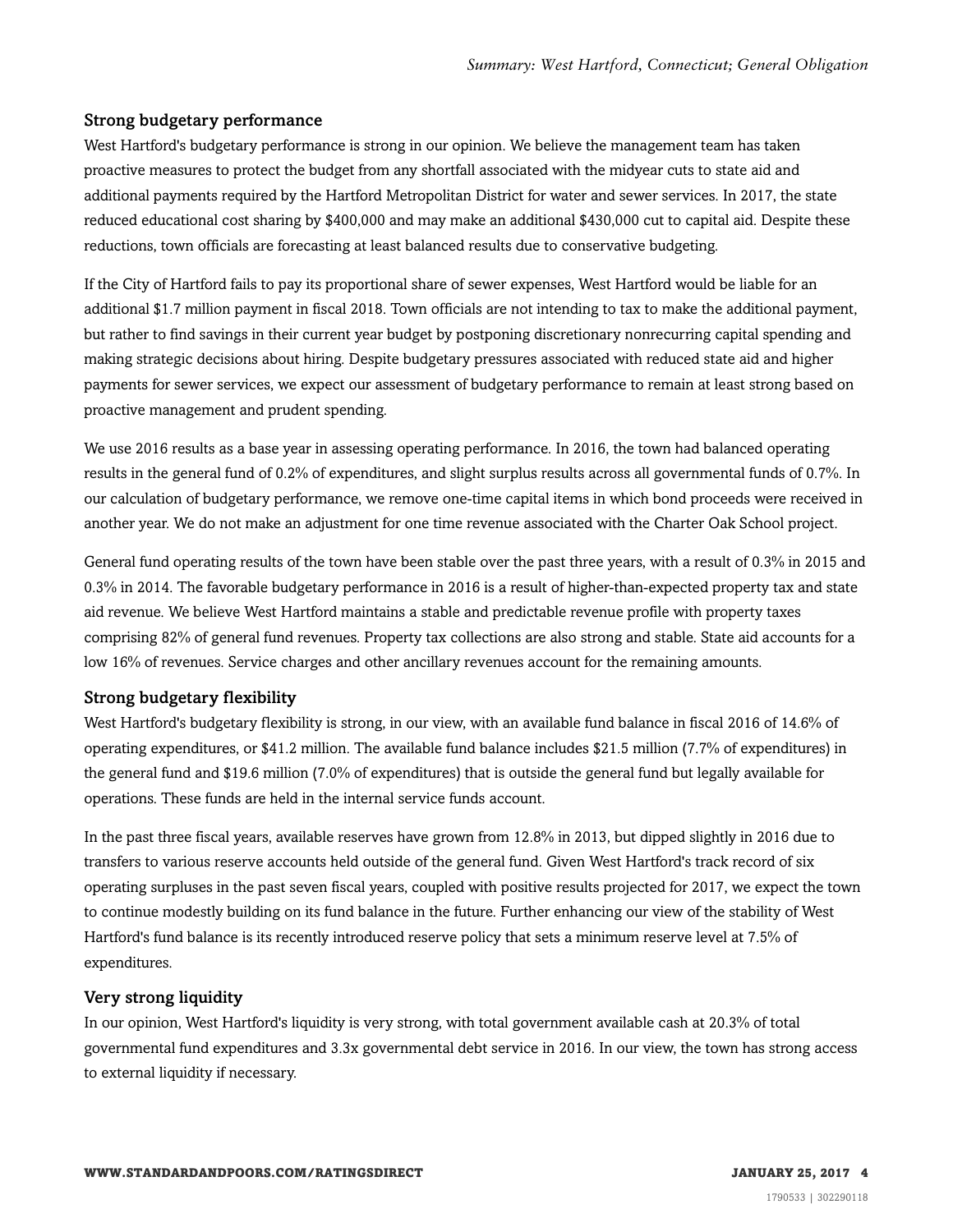Further enhancing our view of the town's liquidity position is that West Hartford maintains strong access to external liquidity. It is a regular market participant, having issued GO bonds frequently in the past several years. We understand West Hartford has not entered into any bank loans, direct-purchase debt, or contingent liquidity risks from financial instruments with payment provisions that change upon the occurrence of certain events. It has consistently had very strong liquidity and we do not anticipate a change to these ratios, consistent with our view of the town's strong performance.

#### Strong debt and contingent liability profile

In our view, West Hartford's debt and contingent liability profile is strong. Total governmental fund debt service is 6.1% of total governmental fund expenditures, and net direct debt is 46.3% of total governmental fund revenue. More than 80%of the direct debt is scheduled to be repaid within 10 years, which is in our view a positive credit factor.

In accordance with West Hartford's comprehensive 12-year capital improvement plan, the town plans to go to the debt markets for an additional \$35 million by fiscal 2018 year-end. The town expects to retire all current debt outstanding by 2035.

In our opinion, a credit weakness is West Hartford's large pension and OPEB obligation. The town's combined required pension and actual OPEB contributions totaled 8.9% of total governmental fund expenditures in 2016. Of that amount, 5.6% represented required contributions to pension obligations, and 3.4% represented OPEB payments. West Hartford made its full actuarial determined contribution in 2016. The funded ratio of the pension plan is 42.2%.

In our view, the town's pension and OPEB liabilities will remain a budget pressure, but we acknowledge management has been proactively managing them. Despite having contributed the full actuarially determined requirement in each of at least the past six fiscal years, West Hartford's pension system funding ratio has decreased significantly to just 42.2% (based on Governmental Accounting Standards Board Statement 68) due to significant pension fund investment losses, coupled with changes to actuarial assumptions such as mortality rates and the discount rate. The unfunded liability is projected to increase to \$234.9 million in fiscal 2018. Management has implemented various adjustments to its pension plan for employees who began working for the town in 2003 and later, including extending the retirement age, increasing employee contributions, and developing a hybrid pension plan for all town unions. West Hartford plans to continue meeting 100% of its pension requirements each year and projects its pension funding to improve to 53% by 2027. The town also provides medical benefits to eligible retirees and covered dependents. West Hartford currently contributes the full normal cost for current employees hired since 2003 in addition to prefunding its OPEB liabilities in the trust fund and is phasing 100% of its annual required contribution over six years. The annual OPEB cost to amortize the liability over 30 years was \$11.3 million in fiscal 2016, of which the town contributed 96%, or \$10.8 million. As of July 2015, the date of the most recent valuation, the OPEB unfunded actuarial accrued liability totaled \$148 million and was 0.48% funded.

#### Very strong institutional framework

The institutional framework score for Connecticut municipalities is very strong.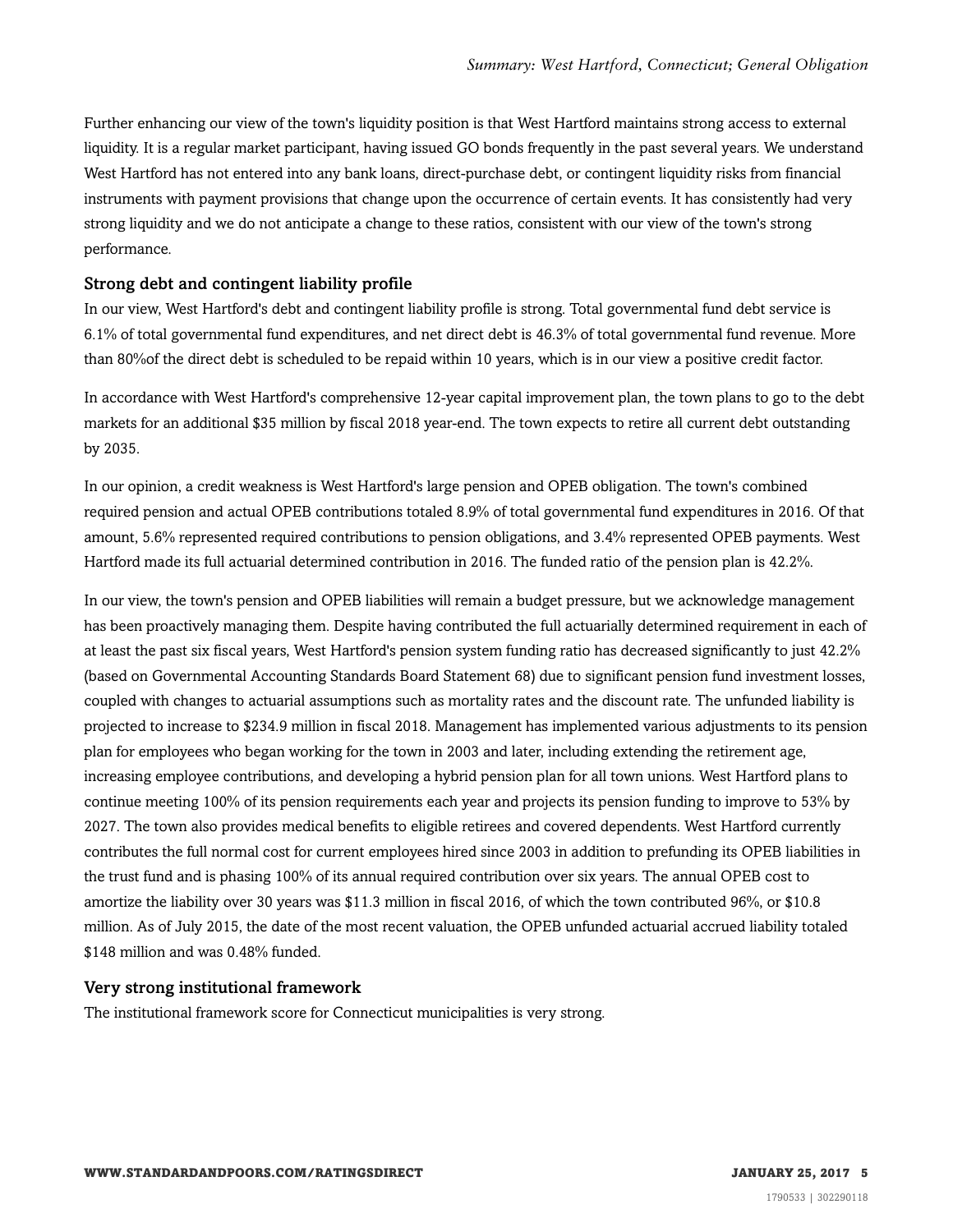## <span id="page-5-0"></span>**Outlook**

The stable outlook reflects our view of West Harford's very strong underlying economy as well as our opinion that the town will likely maintain its predictable operating profile contributing to strong financial performance. We believe the town's very strong management practices will mitigate any pressure relating to state aid cuts and an increased assessment to the Hartford Metropolitan District. We further believe that forward planning and conservative assumptions will shelter the budget from significant costs relating to low-funded pension and OPEB systems. As such, we do not expect to change the rating within the outlook's two-year period. Although we expect the town to continue addressing its sizable retirement liabilities in a meaningful way, we could lower the rating should West Harford fail to do so or should budgetary pressures arise that force the town to draw down on reserves to weaker levels.

## <span id="page-5-1"></span>Related Research

2016 Update Of Institutional Framework For U.S. Local Governments

Certain terms used in this report, particularly certain adjectives used to express our view on rating relevant factors, have specific meanings ascribed to them in our criteria, and should therefore be read in conjunction with such criteria. Please see Ratings Criteria at www.standardandpoors.com for further information. Complete ratings information is available to subscribers of RatingsDirect at www.globalcreditportal.com. All ratings affected by this rating action can be found on the S&P Global Ratings' public website at www.standardandpoors.com. Use the Ratings search box located in the left column.